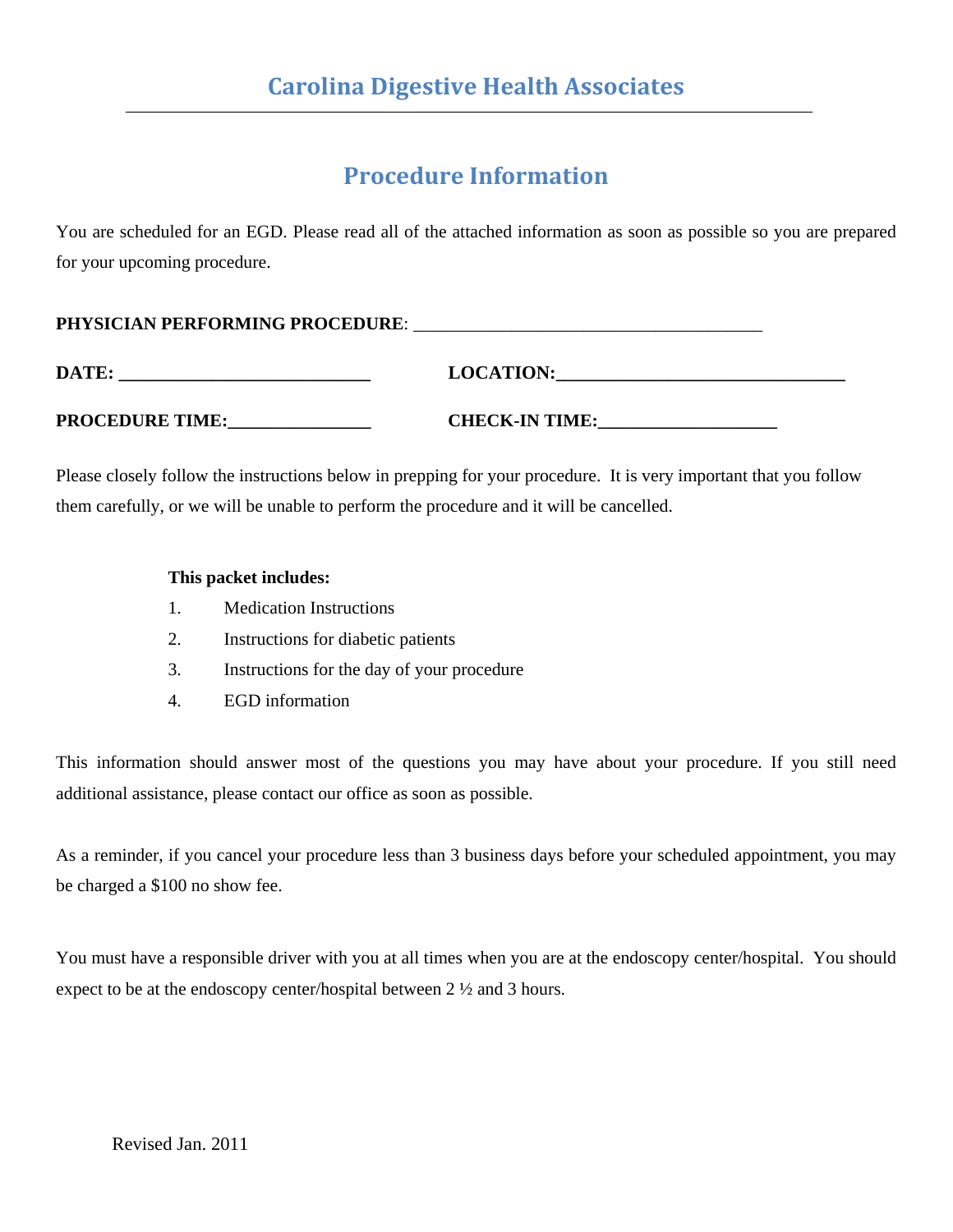#### **Medication Instructions**

#### *5 DAYS BEFORE PROCEDURE:*

- Discontinue taking medicines that may thin your blood, such as: **COUMADIN, PLAVIX, TICLID, Heparin, Aspirin, Excedrin,** Percodan, Alka Seltzer, Empirin,Ecotrin, Bufferin, Ascriptin, Ibuprofen, Motrin, Advil, Medipren, Nuprin, Naproxen (Naprosyn), Aleve, sulindac, Clinoril, Piroxicam, Feldene, Indomethacin, Indocin, Diclofenac and Voltaren unless otherwise directed by your physician. If any of these are a medical necessity for you, please inform us NOW.
- Please stop taking Fish Oil.
- IF YOUR DOCTOR HAS PRESCRIBED ASPIRIN: Please decrease your aspirin to 81 mg a day. You will be informed after your procedure when you will be able to resume your regular dose.
- IF YOU TAKE ASPIRIN AND IT IS NOT PRESCRIBED BY YOUR DOCTOR: Please discontinue your aspirin 5 days prior to your procedure. You may take Tylenol or other brands that contain acetaminophen
- **Tylenol & other brands that contain acetaminophen are safe to use prior to this procedure.**
- \*\*\* If you do not see your medication or supplement listed here, you may take it. \*\*\*

### *DAY OF THE PROCEDURE*

• **If you take Blood Pressure, Heart Medications or Seizure Medications** take your medicines as soon as you get up with a sip of water.

### *GENERAL INSTRUCTIONS FOR DIABETIC PATIENTS*

- Check your blood glucose during the preparation period, especially if you feel it is running too low.
- Your blood glucose levels may run higher than usual during this period due to adjustments in your diabetes medication. If blood glucose becomes extremely high (greater than 350), call our office, your PCP or your diabetes doctor.
- For low blood glucose levels, sweetened clear liquids (such as apple juice with sugar added) is always permitted regardless of whether you were instructed to take nothing by mouth (NPO) prior to the procedure. Inform the endoscopy nurse upon arrival if this was necessary.
- Resume your usual diabetic diet and medications immediately after your procedure(s) unless you are instructed to do otherwise. If your diet remains restricted following the procedure, ask for instructions regarding diabetic medication adjustment.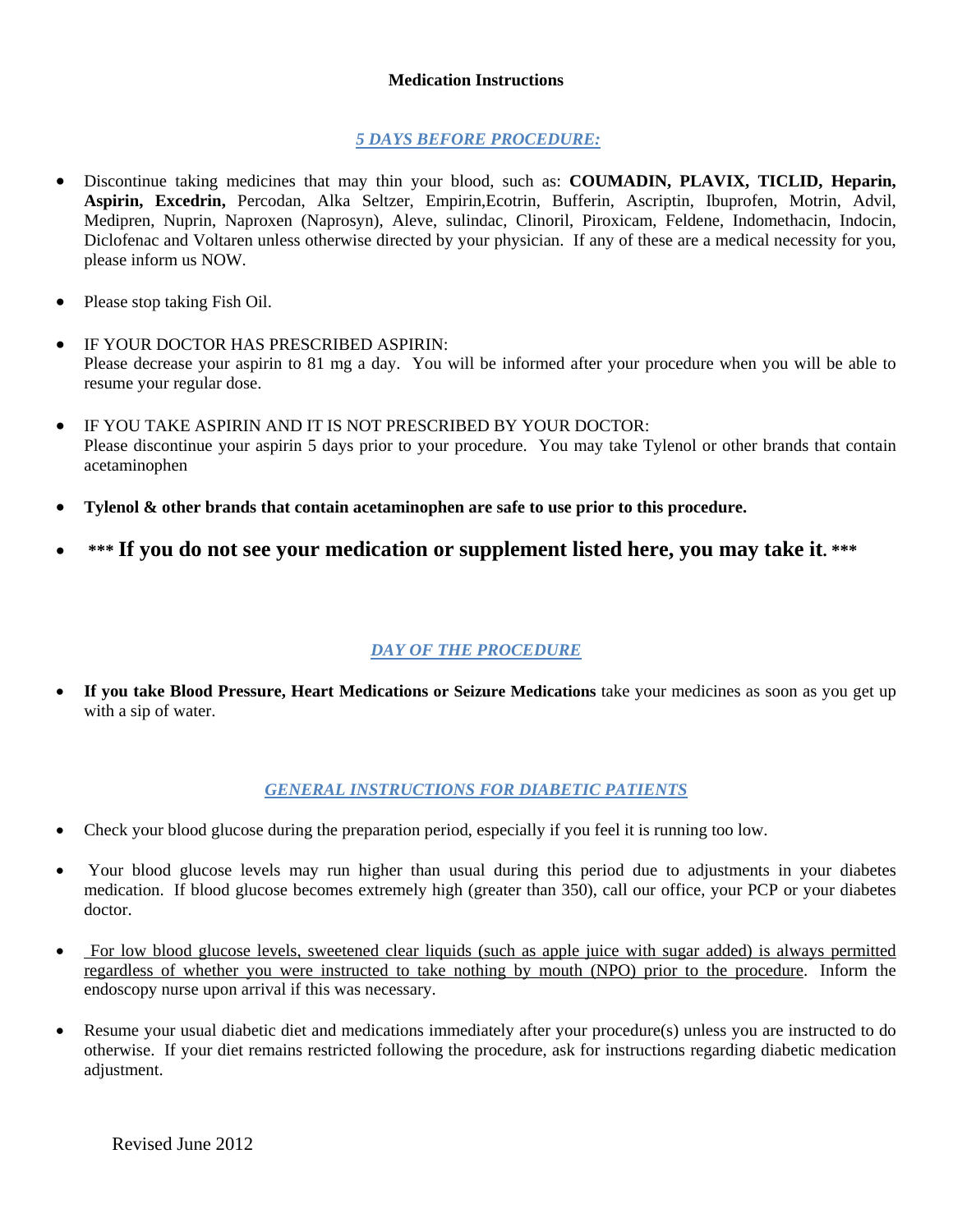# *Diabetic Instructions*

## *If you are diabetic and having an EGD only, follow these instructions:*

**ORAL DIABETES MEDICATIONS** - If you take oral diabetic medications, hold these medications the morning of your EGD. Restart these medications after the procedure when you resume eating.

**INSULIN** – If you take insulin of any type, follow these guidelines:

**Lantus or Levmir -** Take your usual dose unless your blood glucose is tightly controlled (glucose levels are usually in the normal range or are occasionally low). In that case, reduce the dosage by one forth on the day before your EGD. Resume your usual dose after the procedure.

**70/30 or 75/25 insulin -** On the morning of the procedure, take half of your usual dose or, if you have a procedure before 11:00am, bring your insulin with you to take before your next meal. Resume your usual dose after the procedure.

**Meal-related insulin** – On the morning of the procedure, take half of your usual dose or, if you have a procedure before 11:00am, bring your insulin with you to take before your next meal. Resume your usual dose after the procedure.

**Sliding Scale Insulin** – Continue to take this as usual.

**Insulin pump** – Reduce the dose of your insulin by one forth the day of the EGD or consult your endocrinologist for recommendations. Resume your usual dose after the procedure.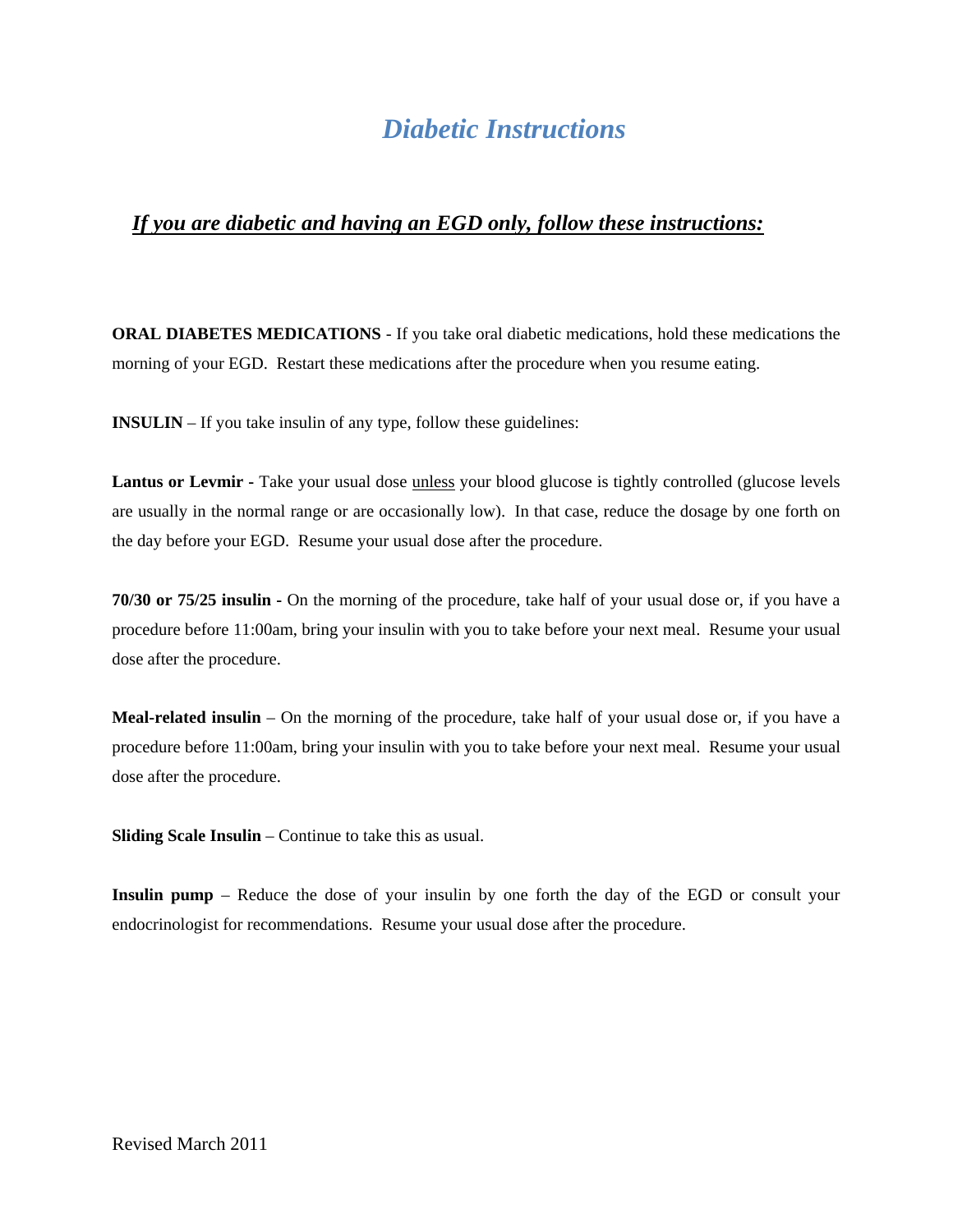# *EGD*

Please follow the set of instructions marked below based on your scheduled appointment time:

### *Morning Appointment Instructions (between 7am‐12:40pm)*

\_\_\_\_\_ Your procedure is at \_\_\_\_\_\_\_\_\_\_\_ time, please follow the instructions below:

After Midnight – NO solid food.

However, you may have clear liquids ONLY up until \_\_\_\_\_\_\_\_\_\_\_ (4 (four) hours before your scheduled procedure time).

*Clear liquid diet guidelines:* 

- You may have water, clear fruit juices (white grape, apple), soda (Sprite, Ginger Ale, Pepsi, Coke, and diet colas), Jell-O, ice pops, broth, bouillon, coffee, tea, gatorade
- You may not have milk or milk products (this includes non-dairy creamers)

During the **4 (four) hours before** your scheduled procedure time, you may **NOT** have anything to eat or drink including: water, and all other clear liquids, gum, candy, chewing tobacco, snuff or food items.

*Afternoon Appointment Instructions (between 12:40pm‐5pm)*

\_\_\_\_\_\_ Your procedure is at \_\_\_\_\_\_\_\_\_\_ time, please follow the instructions below:

After Midnight – NO solid food.

However, you may have clear liquids ONLY up until \_\_\_\_\_\_\_\_\_\_ (4 (four) hours before your scheduled procedure time).

Clear liquid diet guidelines:

- You may have water, clear fruit juices (white grape, apple), soda (Sprite, Ginger Ale, Pepsi, Coke, and diet colas), Jell-O, ice pops, broth, bouillon, coffee, tea, gatorade
- You may not have milk or milk products

For the **4 (four) hours before** your scheduled procedure time, you may **NOT** have anything to eat or drink including: water, and all other clear liquids, gum, candy, chewing tobacco, snuff or food items.

#### *AFTER THE PROCEDURE:*

You may return to a normal diet as tolerated, unless otherwise instructed by your physician. If you experience abdominal pain, fever or painful swallowing please contact our office immediately. If it is after hours please go to the emergency room to be evaluated.

Revised Feb. 2011